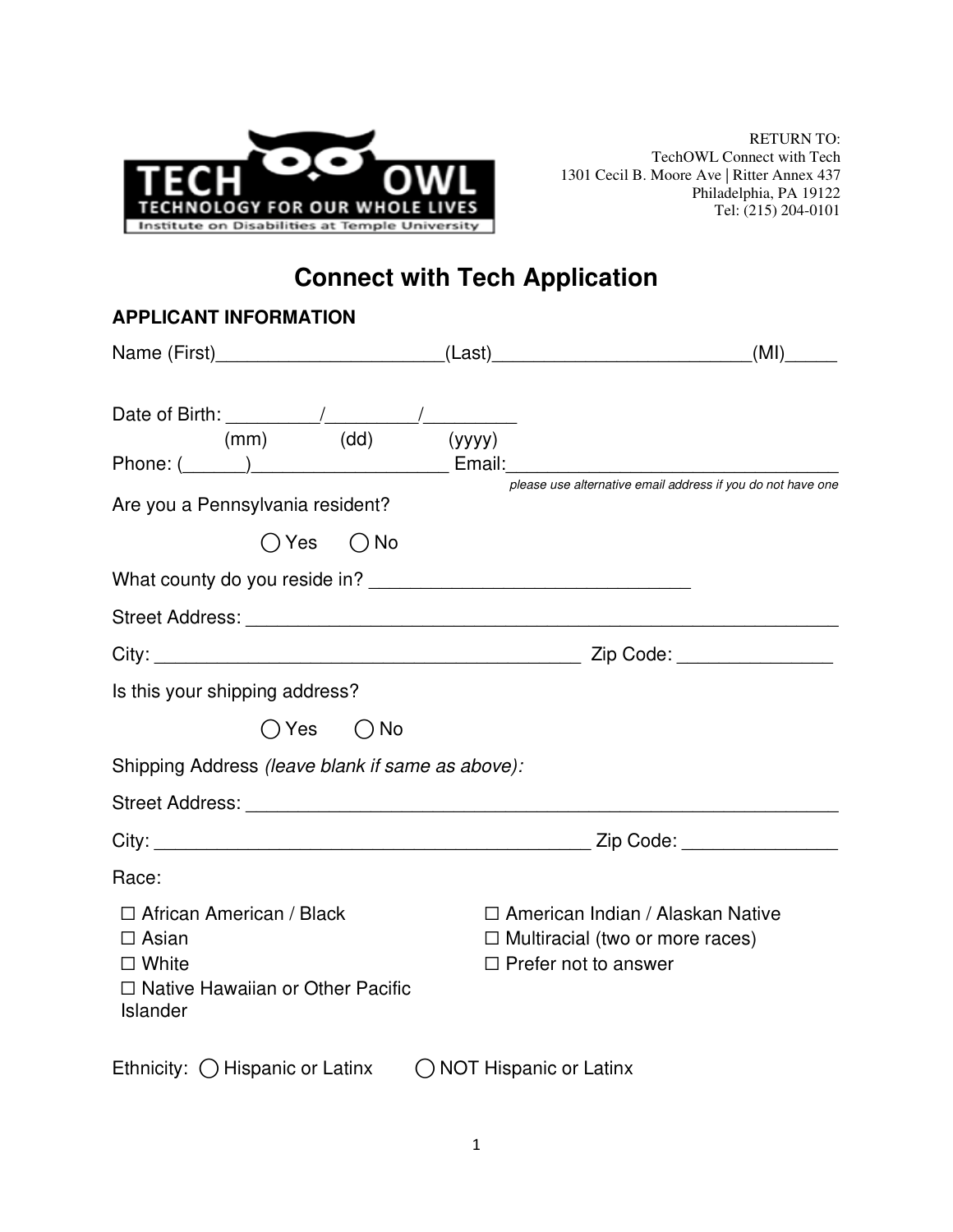## **REASONS APPLICANT MAY NEED A TABLET**

|                                           |                                          | I have trouble getting health information or care because (check all that apply) |  |
|-------------------------------------------|------------------------------------------|----------------------------------------------------------------------------------|--|
| $\Box$ I have limited income              |                                          | $\Box$ I am unable to leave my home easily                                       |  |
| $\Box$ I have a disability                |                                          | $\Box$ I am without housing                                                      |  |
| $\Box$ My primary language is NOT English |                                          | $\Box$ My size affects my health care                                            |  |
| $\Box$ My sexuality or gender affects my  |                                          |                                                                                  |  |
| health care                               |                                          |                                                                                  |  |
|                                           |                                          |                                                                                  |  |
| What devices do you currently have?       |                                          |                                                                                  |  |
| Tablet                                    | Computer                                 | Neither                                                                          |  |
|                                           |                                          |                                                                                  |  |
|                                           | How or where do you get internet access? |                                                                                  |  |
| $\Box$ Dial up at home                    |                                          | $\Box$ Satellite at home                                                         |  |
| $\Box$ Mobile data on my cell phone       |                                          | □ Public places (Café, Park, Schools,                                            |  |
|                                           |                                          | Recreation center, etc.)                                                         |  |
| $\Box$ Hotspot at home                    |                                          | $\Box$ Other $\Box$                                                              |  |
| $\Box$ Broadband at home                  |                                          | $\Box$ None                                                                      |  |
|                                           |                                          |                                                                                  |  |

Do you participate in any of the following programs? Check all that apply

| $\Box$ TANF         | $\Box$ SSDI           | $\Box$ CHIP    | $\Box$ Early Head Start  |
|---------------------|-----------------------|----------------|--------------------------|
| $\Box$ SNAP         | $\Box$ SSI            | $\Box$ LIHEAP  | $\Box$ Tribal Assistance |
| $\Box$ WIC          | $\Box$ Medicare       | $\Box$ PACE    | $\Box$ NONE              |
| $\Box$ Federal Pell | $\Box$ Public Housing | $\Box$ Medical | $\Box$ I choose not to   |
| Grant               | Programs              | Assistance     | answer                   |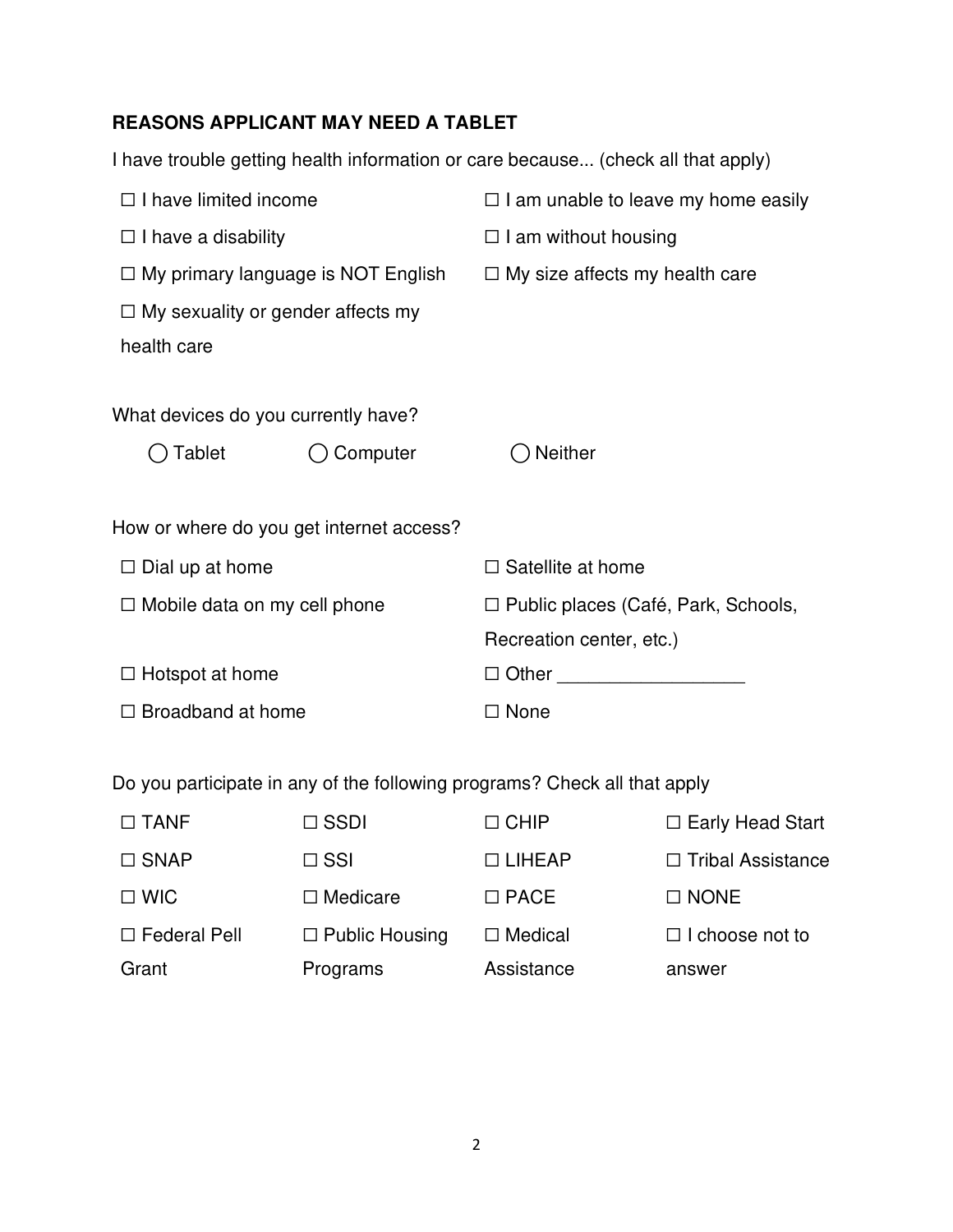## **ASSISTANCE WITH APPLICATION AND TABLET**

| Person assisting you with Application, if any:                                                         |                                                                                                                                                                                                                                     |  |  |  |
|--------------------------------------------------------------------------------------------------------|-------------------------------------------------------------------------------------------------------------------------------------------------------------------------------------------------------------------------------------|--|--|--|
| Name (First)___________________________________(Last)___________________________                       |                                                                                                                                                                                                                                     |  |  |  |
|                                                                                                        | Phone: ( <u>Call and Communication</u> Email: Email: Email: Communication of the Communication of the Email: Communication of the Communication of the Communication of the Communication of the Communication of the Communication |  |  |  |
| Do you have someone who will help you learn how to use this tablet?<br>$\bigcirc$ Yes<br>$\bigcirc$ No |                                                                                                                                                                                                                                     |  |  |  |
| Person assisting you with Tablet, if any:                                                              |                                                                                                                                                                                                                                     |  |  |  |
| Name (First)_________________________________(Last)_____________________________                       |                                                                                                                                                                                                                                     |  |  |  |
|                                                                                                        |                                                                                                                                                                                                                                     |  |  |  |
| <b>END OF APPLICATION</b>                                                                              |                                                                                                                                                                                                                                     |  |  |  |
| How do you prefer to be notified about updates to your application?                                    |                                                                                                                                                                                                                                     |  |  |  |
| $\Box$ Phone Call<br>$\Box$ Email                                                                      | $\Box$ Postal Mail<br>$\Box$ Text Message                                                                                                                                                                                           |  |  |  |
| Do you promise that everything you have said on this application is true?                              |                                                                                                                                                                                                                                     |  |  |  |
| ∩ Yes<br>$\bigcap$ No                                                                                  |                                                                                                                                                                                                                                     |  |  |  |
|                                                                                                        |                                                                                                                                                                                                                                     |  |  |  |
| <b>Print Name</b>                                                                                      | Signature                                                                                                                                                                                                                           |  |  |  |
|                                                                                                        |                                                                                                                                                                                                                                     |  |  |  |
| Doto L                                                                                                 |                                                                                                                                                                                                                                     |  |  |  |

Date